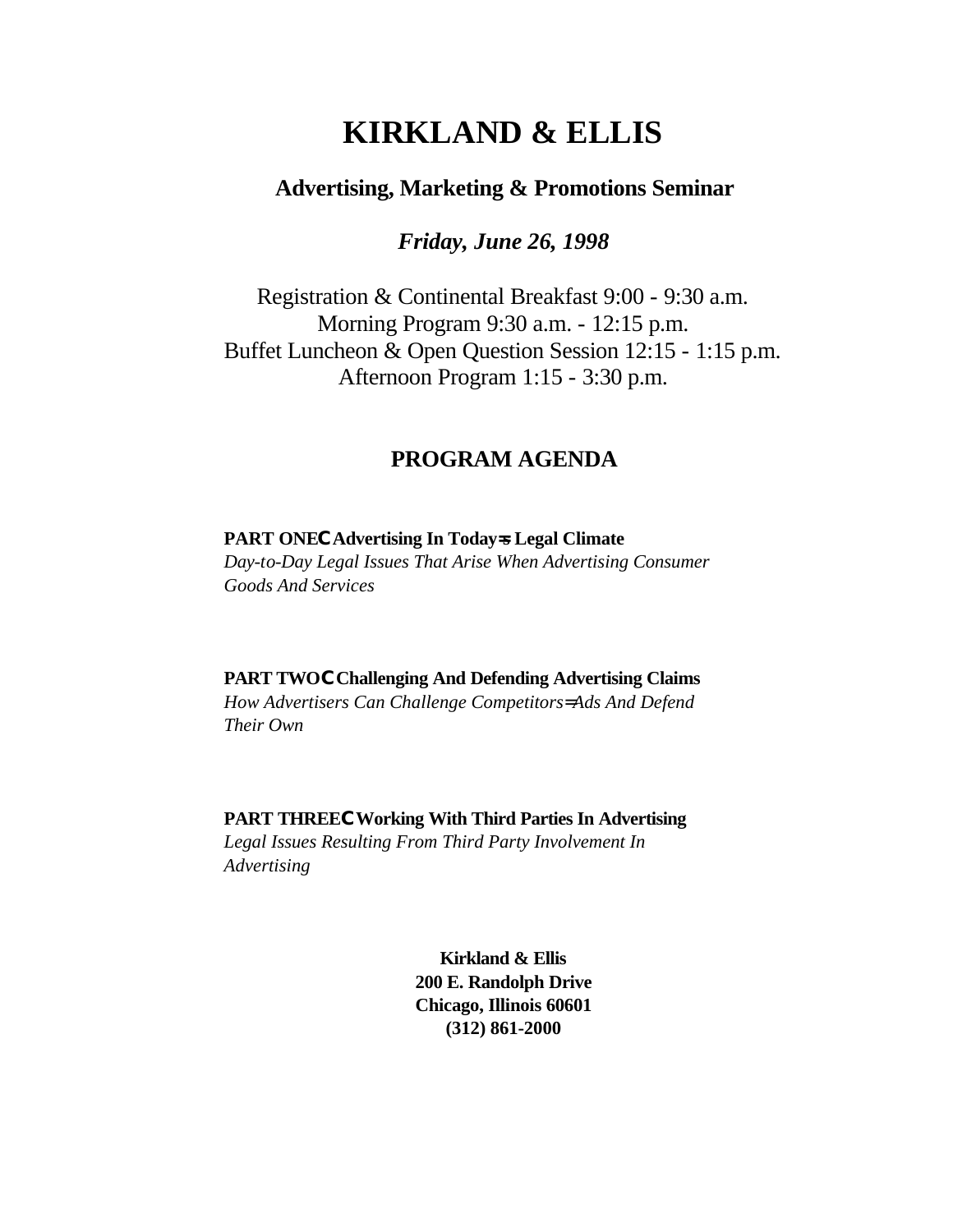#### **PART ONE: Advertising In Today=s Legal Climate**

*Day-to-Day Legal Issues That Arise When Advertising Consumer Goods And Services*

#### **Clearing Advertising Copy In Compliance With Federal And State Laws**

9:30 to 10:15 a.m.

*Speakers: David K. Callahan Ross M. Weisman*

| $\bigcirc$  | How to ensure that advertising is not "unfair," "deceptive," or misleading.     |
|-------------|---------------------------------------------------------------------------------|
| $\bigcirc$  | Proper use of testimonials and endorsements.                                    |
| $\bigcirc$  | Product demonstrations and simulations -- what s real and what s not.           |
| $\bigcirc$  | Special rules for special words: e.g., "new," "free," "certified," "sale".      |
| $\bigcirc$  | Guarantees and warranties -- what should be disclosed?                          |
| $\bigoplus$ | Special types of claims: e.g., price claims, comparative claims, health claims. |
| $\bigoplus$ | The "Mail Order Rule."                                                          |

#### **Sweepstakes, Contests And Other Promotions**

10:15 to 10:35 a.m. *Speakers: Ross M. Weisman*

- **E** Legal requirements for conducting a sweepstakes or skill contest in the 50 states.
- **E** Considerations when promoting sweepstakes via broadcast, print or online media.
- **3** Conducting a sweepstakes promotion on the Internet.
- **E** Drafting rules for a sweepstakes promotion -- what to consider.
- **E** Requirements for gift certificate, coupon and rebate promotions.

#### *\*\*\* 10:35 to 10:45 a.m. Coffee Break \*\*\**

#### **Advertising Compliance On The Internet**

*10:45 to 11:00 a.m. Speakers: Jennifer A. Anderson Garland E. Autrey*



- u What you should or should not include on your website.
- **E** Proper use of your intellectual property in Internet advertising.
- **E** The latest case law regulating advertising and marketing practices on the Internet.
	- Privacy policies and their increasing importance.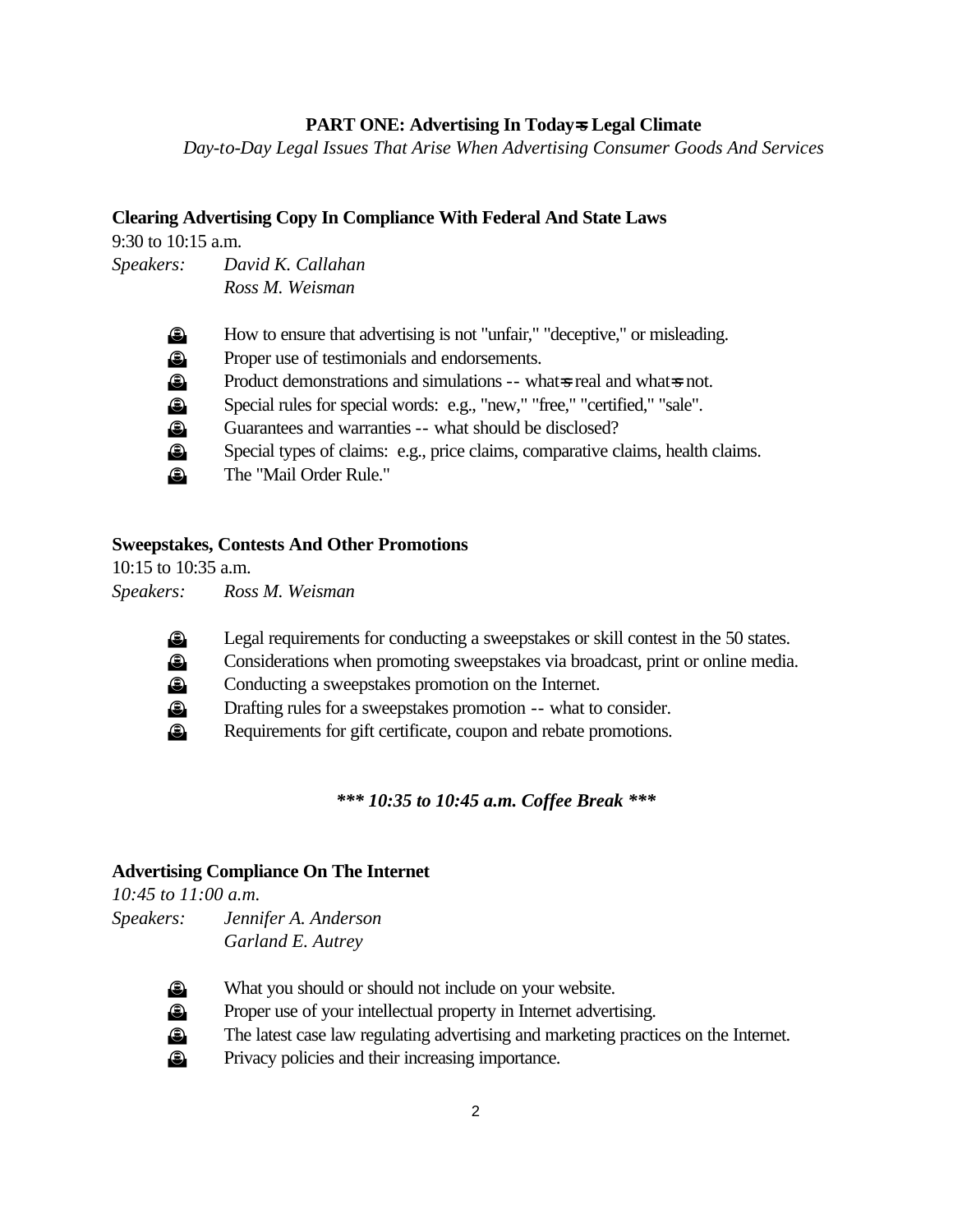

**E** Creating, developing and maintaining a website.

#### **Substantiating Your Advertising Claims**

*11:00 to 11:20 a.m. Speakers: James M. Amend Ross M. Weisman*



**E** The difference between a claim requiring substantiation and mere "puffery."

**E** Complying with the prior substantiation requirement.

**E** What is adequate substantiation?

**Employing suitable clearance procedures.** 

#### **PART TWO: Challenging And Defending Advertising Claims**

*How Advertisers Can Challenge Competitors= Ads And Defend Their Own*

## **When The Government Calls: Dealing With Governmental Challenges To Your Advertising And Marketing**

*11:20 to 11:40 a.m. Speakers: James M. Amend Mark L. Kovner*

- **E** The governmental entities who may challenge your advertising.
- **E** How did your company get singled out?
- u Ways in which companies can defend themselves in the face of a challenge.
- u Suggestions for dealing with a government investigation of your advertising.
- u Potential liabilities in the event of a government enforcement action?
- **3** Industry-specific regulations affect new business opportunities.

#### **Challenging Your Competitors= Advertising**

*11:40 a.m. to 12:15 p.m. Speakers: Allison I. Brown Sheri J. Engelken*



**E** Litigating private civil claims in federal and state court.

- **E** Getting the most out of non-litigation challenge procedures: using ADR, the NAD, television networks, government agencies, and industry/trade groups.
- **E** Steps to take when competitors attack your products.

u Special considerations: e.g., establishment claims, on-package claims, comparative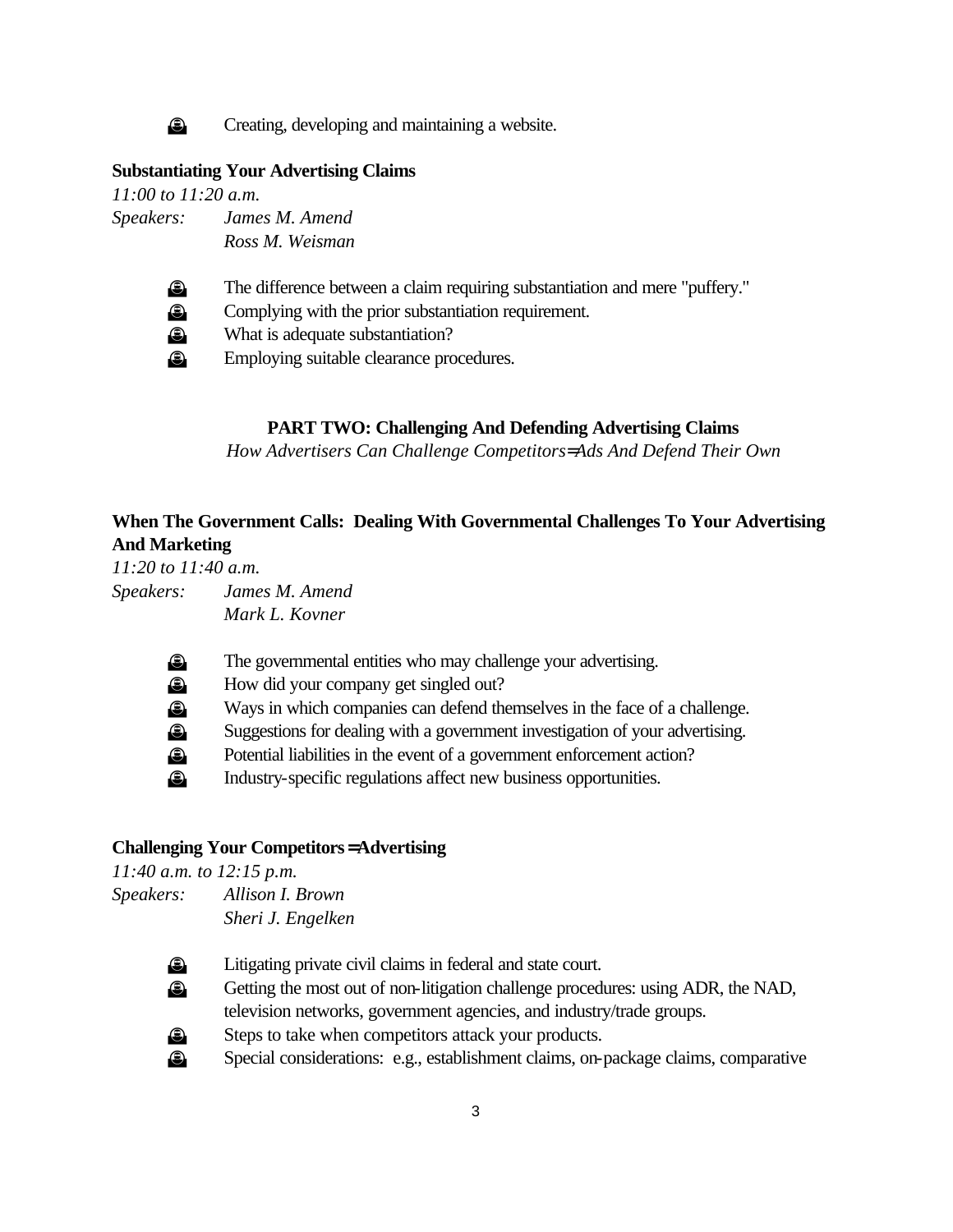

advertising, what constitutes "advertising."

 $\bigcirc$  Counter-advertising

## **\*\*\* BUFFET LUNCHEON \*\*\* WITH SPEAKERS AVAILABLE FOR INDIVIDUAL AND GROUP QUESTIONS**  *12:15 to 1:15 p.m.*

## **PART THREE: Working With Third Parties In Advertising**

*Legal Issues Resulting From Third Party Involvement In Advertising*

#### **Tie-In Promotions, Supplier Agreements, and Sponsorship Agreements**

*1:15 to 1:35 p.m. Speakers: Gregg Kirchhoefer Daniel J. Schaeffer*

u How to plan and conduct a sponsorship or supplier program.

**E** Partnering and co-branding.

u Negotiating and drafting agreements for tie-in promotions -- the key issues.

**Event marketing.** 

**E** Important aspects of dealing with talent.

## **The Use of Third-Parties or Third-Party Properties in Advertising**

*1:35 to 1:50 p.m. Speakers: Beverly G. Petravicius Paul R. Steadman*



- u When do you need a release to use a third-party=s property in advertising? u Unfair competition, false endorsement and right of publicity -- a legal overview. u Ambush marketing and famous symbols (e.g., Olympic logo, American Flag).
- u Utilizing third-party=s trademarks and copyrights in advertising.

## **The Use of Consumer Surveys in Advertising and Litigation**

*1:50 to 2:10 p.m. Speakers: Sheri J. Engelken Matthew P. Hammatt*